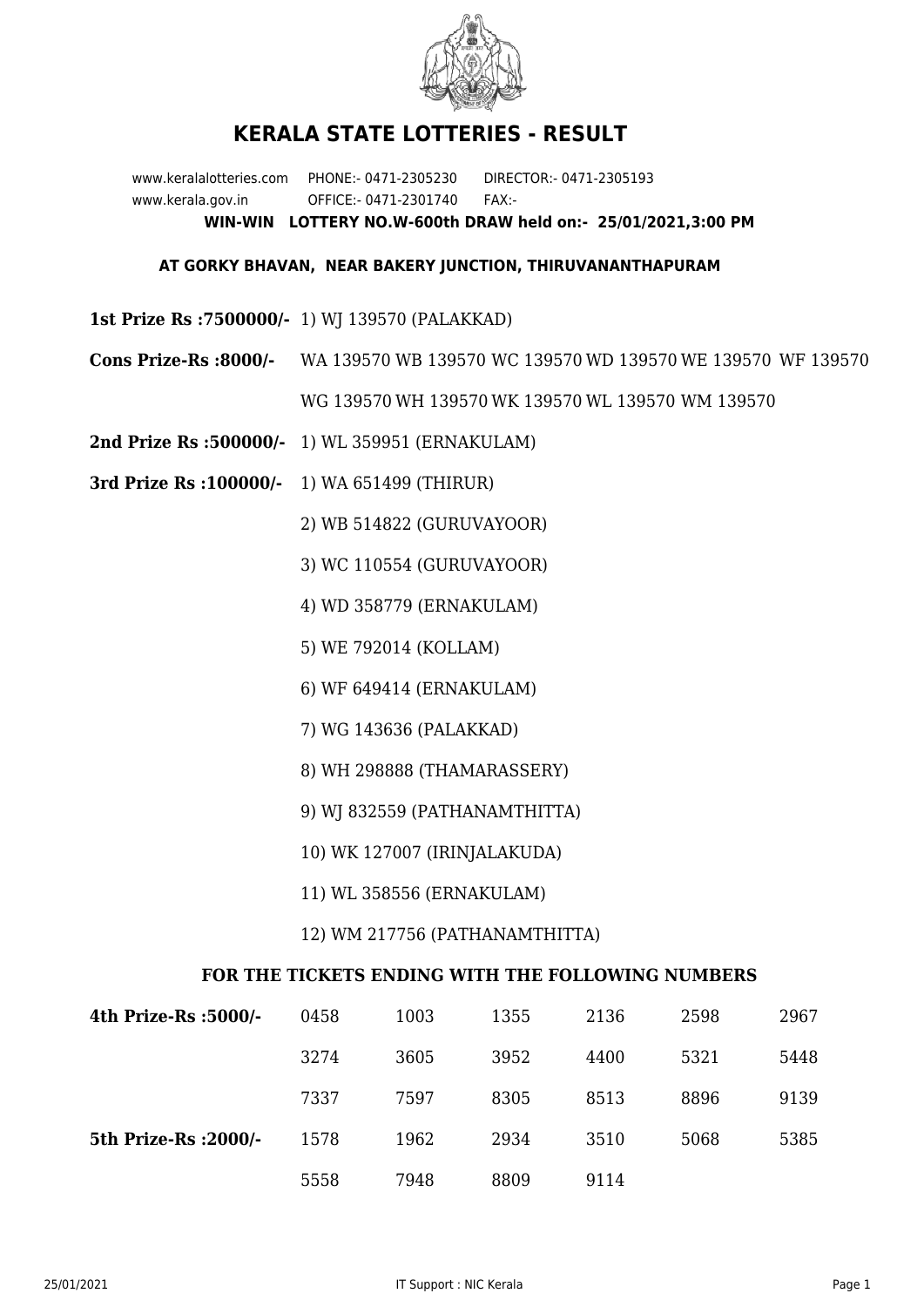| 6th Prize-Rs : 1000/- | 1345 | 2547 | 2595 | 2810 | 3695 | 4462 |
|-----------------------|------|------|------|------|------|------|
|                       | 4751 | 4793 | 6387 | 6872 | 7096 | 9120 |
| 7th Prize-Rs :500/-   | 0016 | 0041 | 0055 | 0168 | 0286 | 0460 |
|                       | 0571 | 0594 | 0722 | 0826 | 1093 | 1195 |
|                       | 1417 | 1420 | 1607 | 2048 | 2140 | 2277 |
|                       | 2605 | 2758 | 2831 | 2889 | 2901 | 2906 |
|                       | 3134 | 3441 | 3559 | 3658 | 4336 | 4354 |
|                       | 4418 | 4537 | 4674 | 4848 | 4961 | 4983 |
|                       | 5074 | 5169 | 5494 | 5526 | 5753 | 5923 |
|                       | 6139 | 6160 | 6176 | 6211 | 6363 | 6389 |
|                       | 6428 | 6566 | 6700 | 6715 | 6876 | 6986 |
|                       | 7017 | 7024 | 7029 | 7079 | 7159 | 7509 |
|                       | 7529 | 7550 | 7754 | 7910 | 7954 | 8127 |
|                       | 8228 | 8328 | 8798 | 8829 | 9040 | 9072 |
|                       | 9162 | 9234 | 9400 | 9492 | 9533 | 9562 |
| 8th Prize-Rs : 100/-  | 0073 | 0109 | 0119 | 0306 | 0551 | 0647 |
|                       | 0709 | 0760 | 0852 | 0905 | 0951 | 1039 |
|                       | 1304 | 1390 | 1395 | 1397 | 1438 | 1445 |
|                       | 1511 | 1602 | 1616 | 1736 | 1917 | 1924 |
|                       | 1929 | 1934 | 2055 | 2071 | 2110 | 2275 |
|                       | 2282 | 2392 | 2498 | 2596 | 2823 | 3003 |
|                       | 3195 | 3268 | 3373 | 3477 | 3611 | 3783 |
|                       | 3808 | 3981 | 4011 | 4029 | 4035 | 4338 |
|                       | 4491 | 4538 | 4576 | 4604 | 4680 | 4700 |
|                       | 4758 | 4801 | 4942 | 4987 | 5019 | 5082 |
|                       | 5119 | 5149 | 5156 | 5285 | 5299 | 5445 |
|                       | 5460 | 5569 | 5604 | 5622 | 5650 | 5677 |
|                       | 5775 | 5791 | 5907 | 5955 | 6039 | 6234 |
|                       | 6244 | 6291 | 6503 | 6524 | 6542 | 6558 |